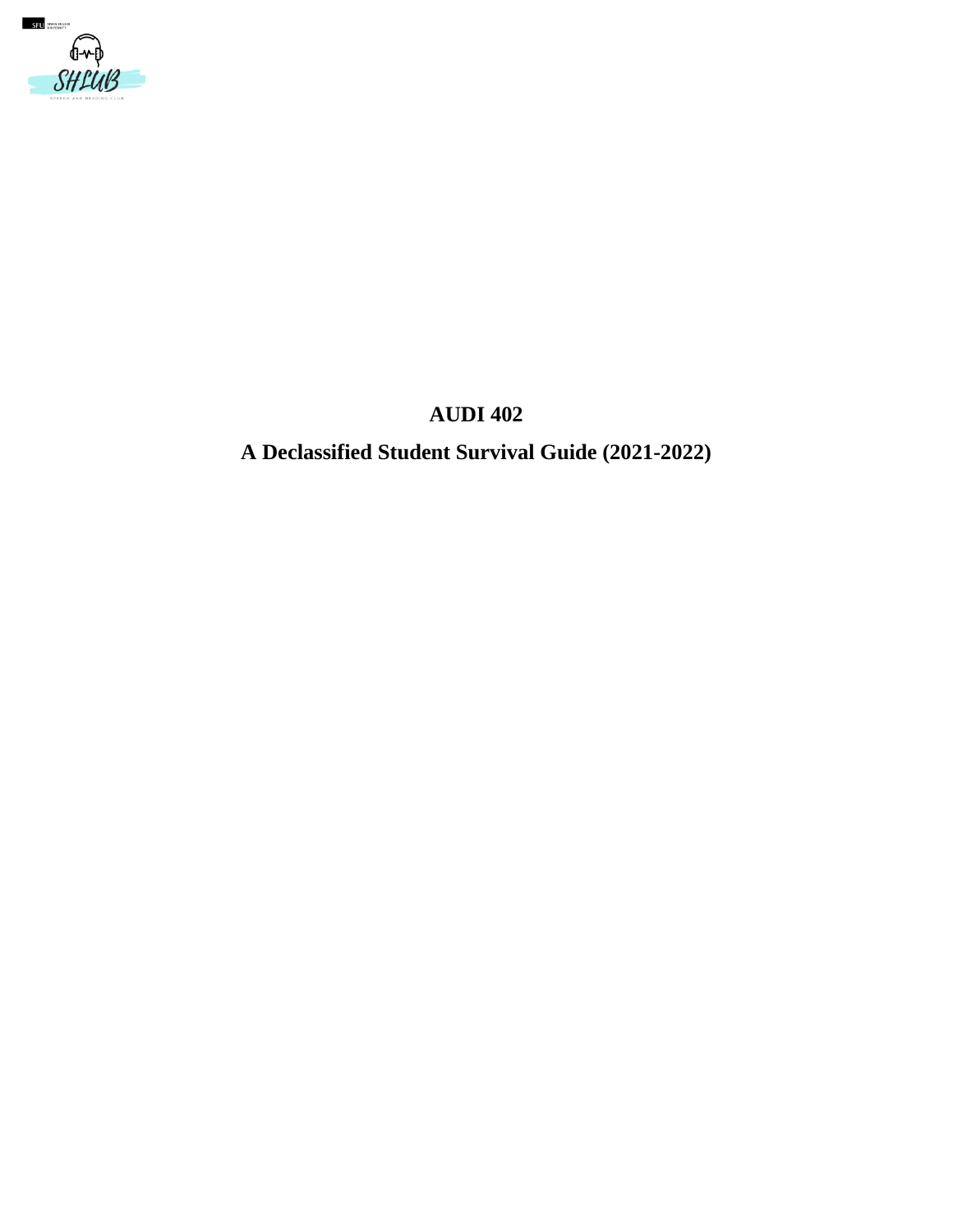

# **TABLE OF CONTENTS**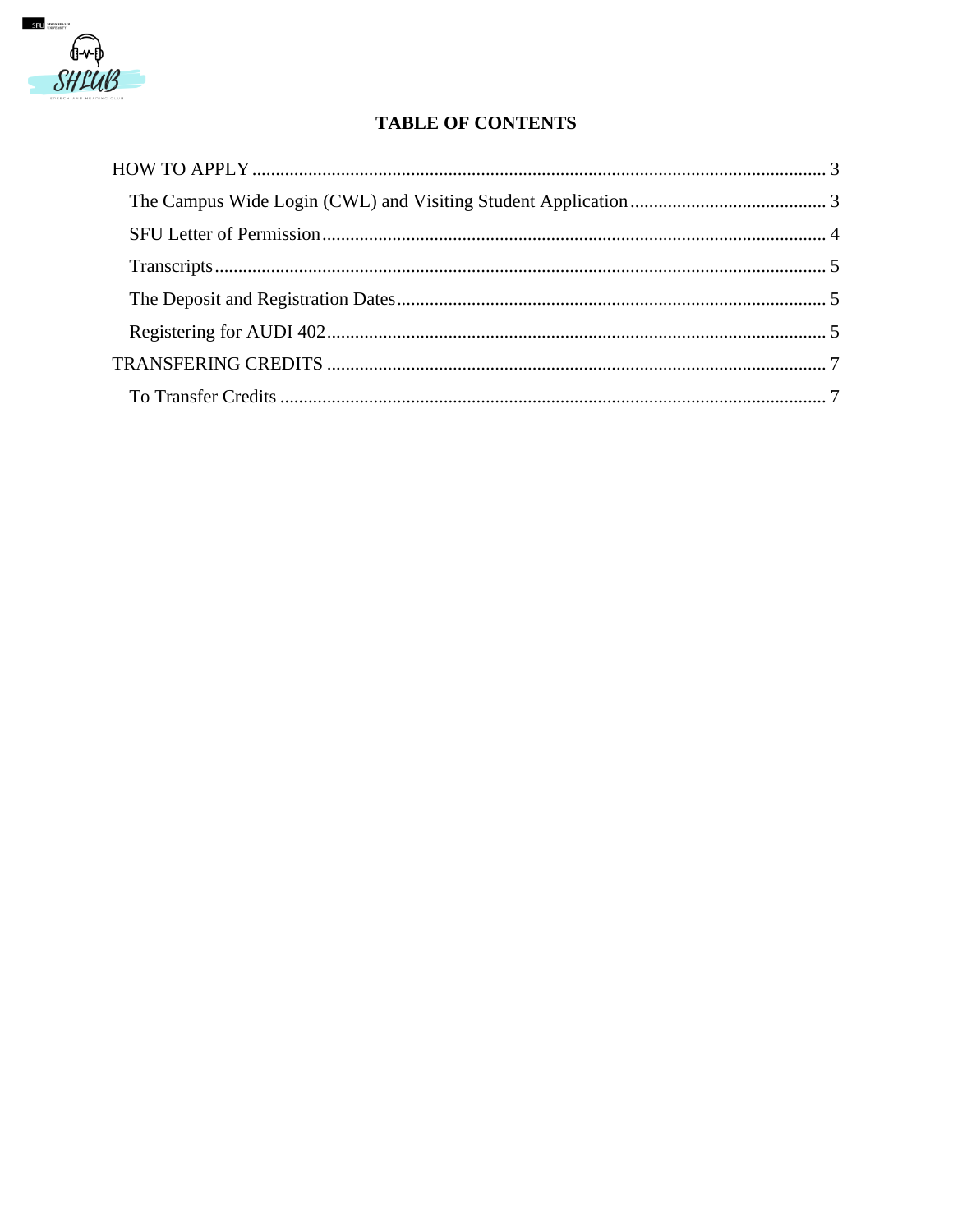

#### **HOW TO APPLY**

<span id="page-2-0"></span>Many Simon Fraser University (SFU) students want to get into the University of British Columbia (UBC) for their speech-language pathology or audiology program, and one of the prerequisites for both programs is to take AUDI 402—a class only offered at UBC. It is available online typically in the second half of UBC's winter semester (spring) and summer. Note that the deadlines for applications are **March 15th for the Summer term** and **July 15th for the Spring term**.

It is an online course that "provides an overview of neuroanatomy and functional neuroanatomy with emphasis on neuroanatomy related to hearing and speech mechanisms. This course is particularly designed for students wanting to fulfill neuroanatomy prerequisites when applying to a graduate program in communication sciences and disorders" (From the 2017 Syllabus).

Note that SFU and the Linguistics Department do not screen students for specific prerequisites for AUDI 402, meaning you could take it at any time in your undergraduate degree. However, this is a challenging course. While no courses are required for prerequisites, the following courses are recommended to help you prepare: PSYC 280, PSYC 303, PSYC 382, PSYC 387, LING 290, LING 415, or BPK 205. Previous students recommend planning at least 15 to 20 hours per week studying for this course and they suggest taking no more than one other course at the same time.

<span id="page-2-1"></span>The Campus Wide Login (CWL) and Visiting Student Application

- 1. First things first, make yourself [a CWL](https://ssc.adm.ubc.ca/sscportal/apply.xhtml) account at UBC
	- a. Make sure to activate your account from your email within 72 hours
- 2. Once you log in with your CWL, start your application for **Undergraduate Degree and Non-Degree Studies**
	- a. Fill out your information
	- b. When you get to the *Program Selection* portion, register as a **Visiting Student** at UBC
		- i. To learn more about Visiting Students, go [here](https://students.ubc.ca/enrolment/courses/non-degree-studies/non-degree-studies-visiting)
		- **ii.** If you have already graduated, you must register as an **Unclassified Student**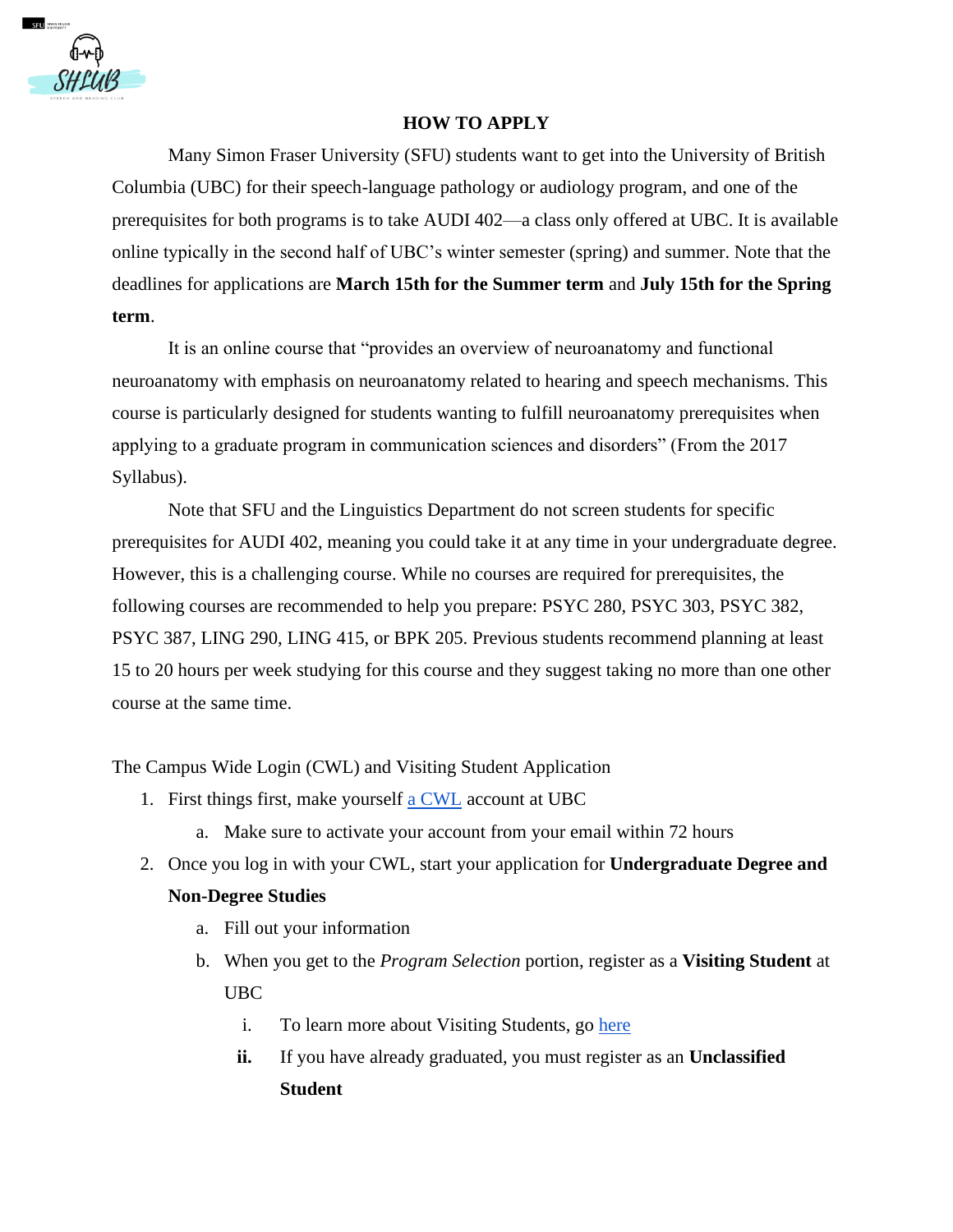

- c. Finish the rest of the application and pay your application fee  $(\sim $70.00)$
- d. You will receive an email from UBC with your UBC student ID
- e. It takes approximately 4 weeks for Enrolment Services to make sure you are who you say you are, and are indeed in a degree program (or recent graduate)
- 3. You can now access UBC's [Student Service Portal](https://ssc.adm.ubc.ca/sscportal/) (SSC)
	- a. This has information about classes, grades, and finances
	- b. To check your application status, click on "Application Status" under the "Admissions" menu
	- c. Check the SSC regularly for updates to your application
- 4. Next, you will need to send your *letter of permission* and your *transcripts* 
	- a. These are due on **March 15th** for the Summer term and **July 15th** for the Spring term

## <span id="page-3-0"></span>SFU Letter of Permission

- 5. Students must fill out a [Letter of Permission](http://www.sfu.ca/content/dam/sfu/students/pdf/permission-letter-application.pdf) for SFU and UBC to give you permission to take AUDI 402 at UBC
	- a. Select that you have a Valid Academic Reason under the section labelled

#### **REASONS FOR TAKING THE ABOVE COURSE(S) AWAY FROM SFU**

- b. Write a short reason for taking it on a separate piece of paper (3 4 sentences) and attach to your letter of permission
- 6. Part of the letter of permission is a signature from an academic advisor
	- a. Contact your [departmental student advisor](https://www.sfu.ca/students/academicadvising/contact/departmental-advisors.html) well in advance (usually the Linguistics Department Advisor)
- 7. Once the form is completed, it must be taken to (or for COVID-19, it must be sent) to Student Services at SFU so they can send it to UBC
	- a. Note that the CWL and the acceptance email will say that you can input your letter of permission virtually through their portal or through email—ignore this as SFU Student Services will pass along your letter.
- 8. This will take 6 to 8 weeks for processing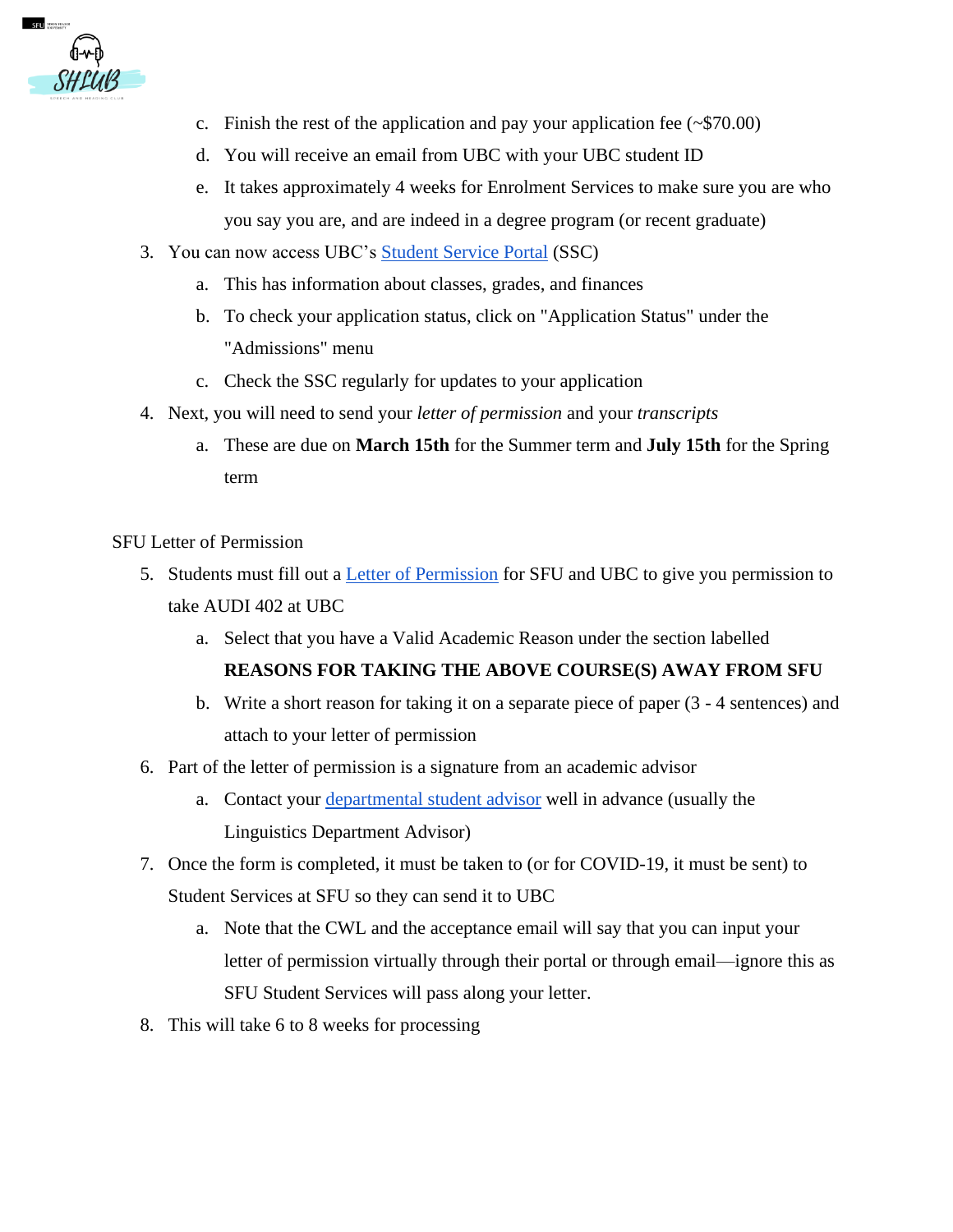

<span id="page-4-0"></span>**Transcripts** 

- 9. Through the SFU Go Portal, go to *Transcript: Official* under the Academics ribbon
- 10. Under *Select Processing Options* select Send To: *Institution/Agency* and Send By: *Mail*
- 11. On the following page, find the UBC campus
	- a. The address should be **2016 - 1874 East Mall, Vancouver BC V6T 1Z1**
- 12. Complete the form
	- a. The Official transcript will cost \$10.00
- 13. After sending in your transcript and letter of permission, UBC will take anywhere from 3
	- 12 weeks to process your application.
		- a. You will receive an email when you have been admitted to UBC as a Visiting student
		- b. Note that Non-Degree Studies students do not accept/decline their offers

<span id="page-4-1"></span>The Deposit and Registration Dates

- 14. Registration opens around **July 1st for the Spring session** and around **March 1st for the Summer session**
	- a. An enrollment date and time is assigned in your SSC one to two weeks before registration opens
- 15. A few weeks before the registration date, you will be able to make a deposit for AUDI 402 on your SSC
- 16. First, ensure AUDI 402 is available [to register into](https://courses.students.ubc.ca/cs/courseschedule?pname=subjarea&tname=subj-all-departments) 
	- a. On the top right, select the correct Session and Campus
- 17. You must pay your registration deposit shortly before your registration date and time
	- a. It is \$500.00 and will go towards your class
	- b. The deposit can be made in the finances section on your SSC

#### <span id="page-4-2"></span>Registering for AUDI 402

- 18. Visiting Students' enrollment occurs about 3 weeks after enrollment begins
	- a. Reminder that enrollment opens around **July 1st for the Spring session** and around **March 1st for the Summer session**
	- b. UBC students get full priority before Visiting Students' enrollment dates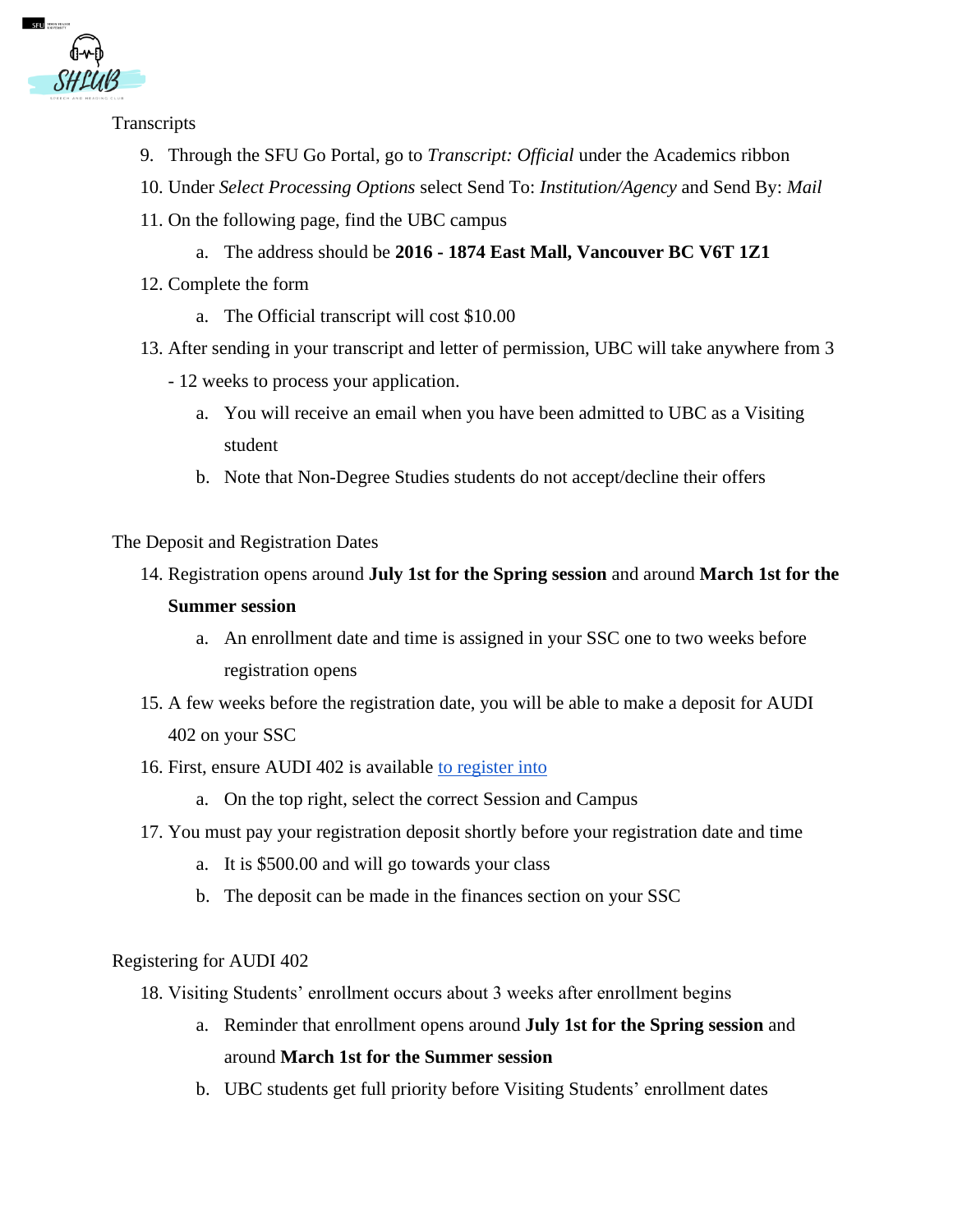

- c. Try not to keep refreshing the AUDI 402 page with the number of seats left or you will be in agony
	- i. If there are a lot of applicants, UBC will allow more seats into the program
- 19. Before your registration day, make sure to create a 'Worklist' so that registration becomes a one step process on the day of enrollment
	- a. Log into your SSC and select *Course Schedule*
	- b. Make sure to select the correct Campus and Session
	- c. Click *New Worklist* and give it a name
	- d. Find AUDI 402 in the list of courses (You can browse for it) and save it to your worklist
	- e. On the day of registration, you can go to your saved worklist in your course schedule and select Register All
	- f. Pay your remaining class fees
	- g. You have made it into AUDI 402!